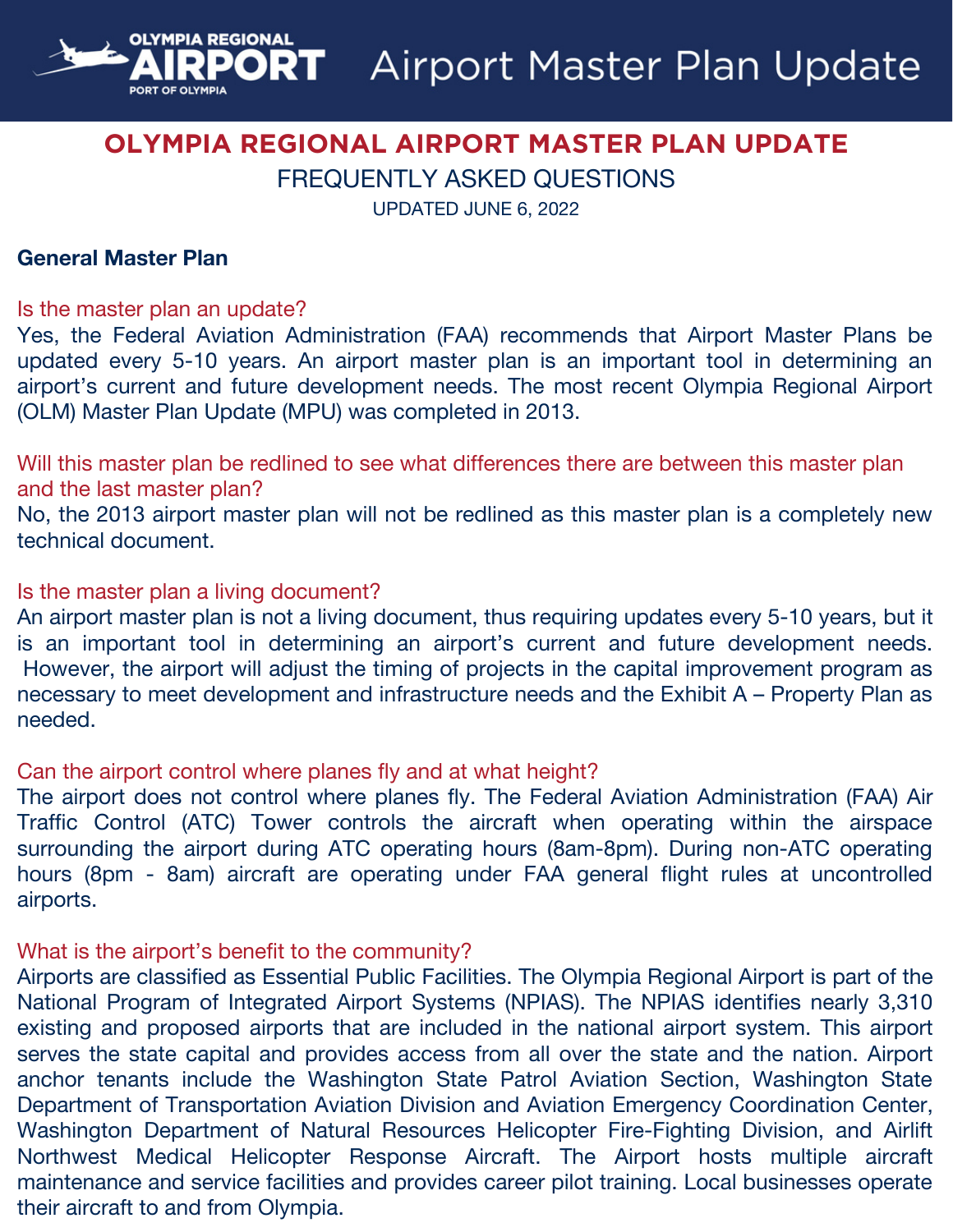The Olympia Airport is a key economic engine for the community and the region. The annual economic impact of the airport was determined to be \$105.9M through a statewide study.

| <b>Airport Economic Impacts</b>                                                                                                                                                                                                                                                                                                                                                                                                                    |      |                                    |              |                          |
|----------------------------------------------------------------------------------------------------------------------------------------------------------------------------------------------------------------------------------------------------------------------------------------------------------------------------------------------------------------------------------------------------------------------------------------------------|------|------------------------------------|--------------|--------------------------|
| <b>Impact Types</b>                                                                                                                                                                                                                                                                                                                                                                                                                                | Jobs | Labor Income <b>Co</b> Value Added |              | <b>Business Revenues</b> |
| <b>On-Airport Activity</b>                                                                                                                                                                                                                                                                                                                                                                                                                         | 187  | \$16,360,000                       | \$25,937,000 | \$54,590,000             |
| <b>Visitor Spending</b>                                                                                                                                                                                                                                                                                                                                                                                                                            | 78   | \$2,336,000                        | \$4,223,000  | \$6,798,000              |
| <b>Total Direct Effects</b>                                                                                                                                                                                                                                                                                                                                                                                                                        | 265  | \$18,696,000                       | \$30,160,000 | \$61,388,000             |
| <b>Supplier Sales</b>                                                                                                                                                                                                                                                                                                                                                                                                                              | 105  | \$7,596,000                        | \$11,521,000 | \$19,989,000             |
| <b>Re-Spending of Worker Income</b>                                                                                                                                                                                                                                                                                                                                                                                                                | 153  | \$8,322,000                        | \$15,050,000 | \$24,597,000             |
| <b>Total Economic Impact</b>                                                                                                                                                                                                                                                                                                                                                                                                                       | 523  | \$34,614,000                       | \$56,730,000 | \$105,974,000            |
| Impacts derived based on: 2018 Airport Manager's Survey, 2018 Airport Tenant's Survey, FAA 5010 Airport Master Record, FAA Terminal Area Forecast,<br>Airline Data, Inc. Impacts modeled using IMPLAN by EBP. Analyses based on 2018 study year. Notes: Totals may not add due to rounding. Metrics (jobs, labor<br>income, value added, and business revenues) represent various components of an airport's economic impact and are not additive. |      |                                    |              |                          |
| <b>TAX IMPACTS</b>                                                                                                                                                                                                                                                                                                                                                                                                                                 |      |                                    |              |                          |
| Airports' direct economic impacts result in local and state tax revenues. On-airport businesses pay business and                                                                                                                                                                                                                                                                                                                                   |      |                                    |              |                          |

**OLYMPIA REGIONAL** 

operating (B&O) taxes. Visitor spending generates taxes and fees associated with sales; hotel stays; and use of transportation services including rental cars, Transportation Network Companies (TNCs), and taxis.

| <b>Impact Types</b>        | Local (County & Municipal)   State |             | <b>Total</b> |                                              |
|----------------------------|------------------------------------|-------------|--------------|----------------------------------------------|
| <b>On-Airport Activity</b> | \$27,970                           | \$564,150   | \$592,120    |                                              |
| <b>Visitor Spending</b>    | \$111,650                          | \$592,250   | \$703,900    |                                              |
| <b>Total</b>               | \$139,620                          | \$1,156,400 | \$1,296,020  | Note: Totals may not<br>add due to rounding. |

*Source: <https://wsdot.wa.gov/publications/fulltext/aviation/OLM-OlympiaRegional.pdf>*

#### Do electric aircraft carry cargo?

Electric aircraft, in the future, may be able to carry cargo and people. At this point, the electric aircraft industry is in the early development and testing phases, and not into a full production and utilization of such aircraft, but it is anticipated that electric aircraft will be able to transport cargo in the future.

#### Could OLM serve air cargo carriers?

Many airports across the state receive operations from cargo air carriers. These aircraft vary in size and frequency of operations. OLM's existing runway will not accommodate large cargo aircraft. OLM could be served by smaller single or twin-engine aircraft bringing packages to the area. The aviation demand forecast did not identify a significant demand for cargo operations.

Can the Port provide the FAA sponsor grant obligations? The FAA sponsor grant assurances are available [here.](https://www.faa.gov/airports/aip/grant_assurances/media/airport-sponsor-assurances-aip-2020.pdf)

### Do FAA sponsor grant obligations only last 20 years?

Facilities and equipment developed/acquired utilizing federal funds usually have a twenty (20) year obligation. There is no limit on the duration of the assurances regarding Grant Assurance 23, Exclusive Rights and Grant Assurance 25, and Airport Revenues so long as the airport is used as an airport. There is no limit on the duration of the terms, conditions, and assurances with respect to real property acquired with federal funds. Furthermore, the duration of the Grant Assurance 30, Civil Rights shall be specified in the assurances.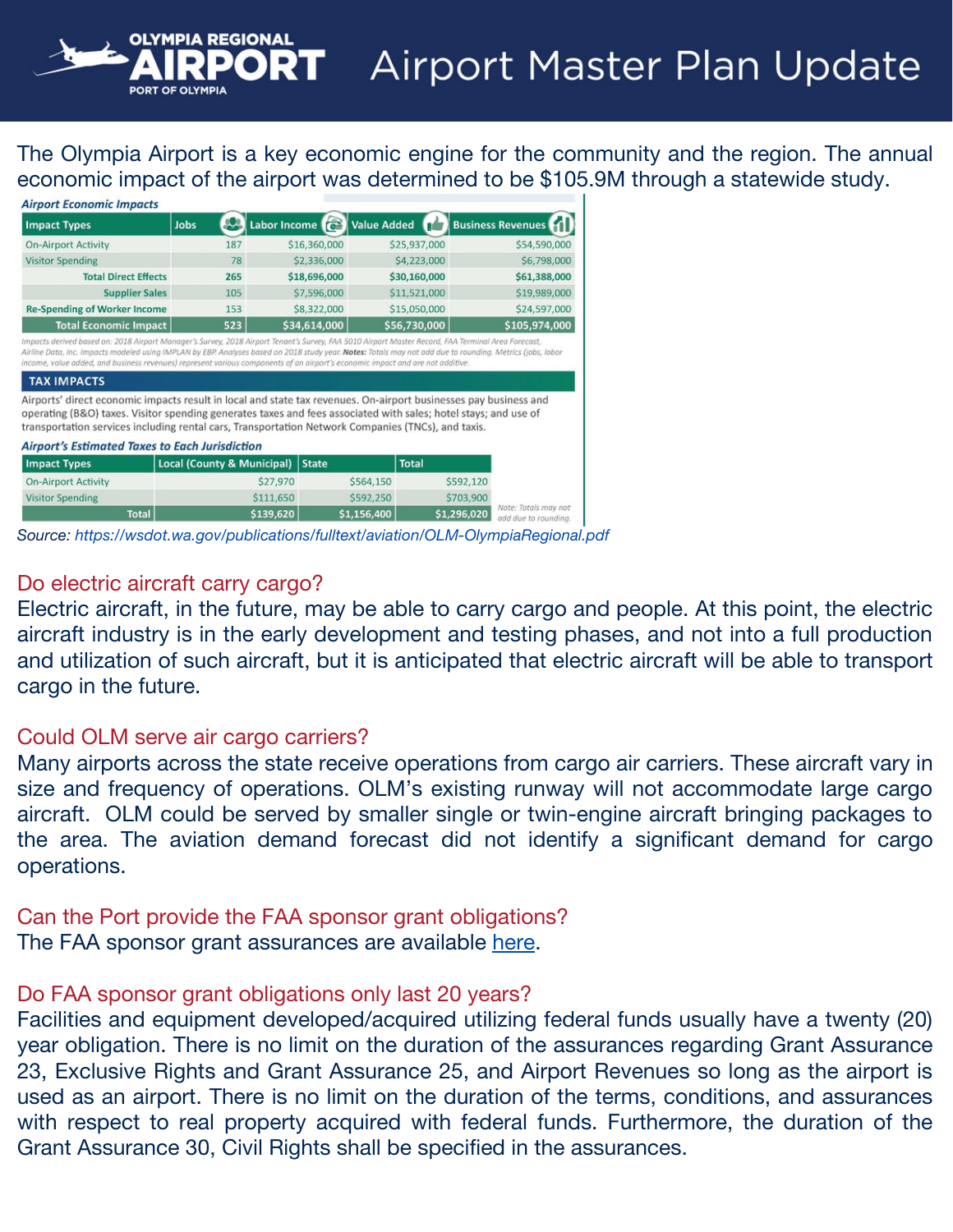What grants has the port accepted from the FAA to date?

Historical information about grants accepted by the Port is available [here](https://www.faa.gov/airports/aip/grant_histories/#history).

## **Public Outreach**

How is the master plan conducting public outreach?

**OLYMPIA REGIONAL** 

While the Airport MPU process is driven by the FAA standards and grant assurances, the Project Team will inform and consult the public in accordance with the IAP2 Spectrum. The Project Team will use a variety of public engagement tools throughout the course of the study.

- Study webpage with study documents, FAQs and information.
- Formation of a Technical Advisory Committee (TAC) comprised of Airport stakeholders to provide technical guidance throughout the MPU process. The TAC membership list is available [here](http://airport.portolympia.com/wp-content/uploads/sites/8/2021/05/Olympia-Airport-MPU-Technical-Advisory-Group-Members-5-20-2021.pdf). The TAC will meet four times and all meetings will be open to the public. (May 2021, July 2021, December 2021, March 2022)
- Three Public Open Houses where the public can learn about the study and ask questions of the Project Team. (September 2021, February 2022, and Spring 2022)
- Study electronic mailing list.

## What is the level of public engagement in the master plan?

The master plan update will be conducted within the "Inform" and "Consult" levels of public participation, as per the **Public [Involvement](http://airport.portolympia.com/wp-content/uploads/sites/8/2021/05/OLM-Airport-Master-Plan-Update-PIP_Mar-2022.pdf) Plan**.

|                                  | <b>INCREASING IMPACT ON THE DECISION</b>                                                                                                                                      |                                                                                                                                                                       |                                                                                                                                                                                                                      |                                                                                                                                                                                                      |                                                                  |
|----------------------------------|-------------------------------------------------------------------------------------------------------------------------------------------------------------------------------|-----------------------------------------------------------------------------------------------------------------------------------------------------------------------|----------------------------------------------------------------------------------------------------------------------------------------------------------------------------------------------------------------------|------------------------------------------------------------------------------------------------------------------------------------------------------------------------------------------------------|------------------------------------------------------------------|
|                                  | <b>INFORM</b>                                                                                                                                                                 | <b>CONSULT</b>                                                                                                                                                        | <b>INVOLVE</b>                                                                                                                                                                                                       | <b>COLLABORATE</b>                                                                                                                                                                                   | <b>EMPOWER</b>                                                   |
| <b>PUBLIC PARTICIPATION GOAL</b> | To provide the public<br>with balanced and<br>objective information<br>to assist them in<br>understanding the<br>problem, alternatives,<br>opportunities and/or<br>solutions. | To obtain public<br>feedback on analysis,<br>alternatives and/or<br>decisions.                                                                                        | To work directly with<br>the public throughout<br>the process to ensure<br>that public concerns<br>and aspirations are<br>consistently<br>understood and<br>considered.                                              | To partner with the<br>public in each aspect<br>of the decision<br>including the<br>development of<br>alternatives and the<br>identification of the<br>preferred solution.                           | To place final decision<br>making in the hands of<br>the public. |
| <b>PROMISE TO THE PUBLIC</b>     | We will keep you<br>informed.                                                                                                                                                 | We will keep you<br>informed, listen to and<br>acknowledge concerns<br>and aspirations, and<br>provide feedback on<br>how public input<br>influenced the<br>decision. | We will work with you<br>to ensure that your<br>concerns and<br>aspirations are<br>directly reflected in<br>the alternatives<br>developed and provide<br>feedback on how<br>public input influenced<br>the decision. | We will look to you for<br>advice and innovation<br>in formulating<br>solutions and<br>incorporate your<br>advice and<br>recommendations into<br>the decisions to the<br>maximum extent<br>possible. | We will implement<br>what you decide.                            |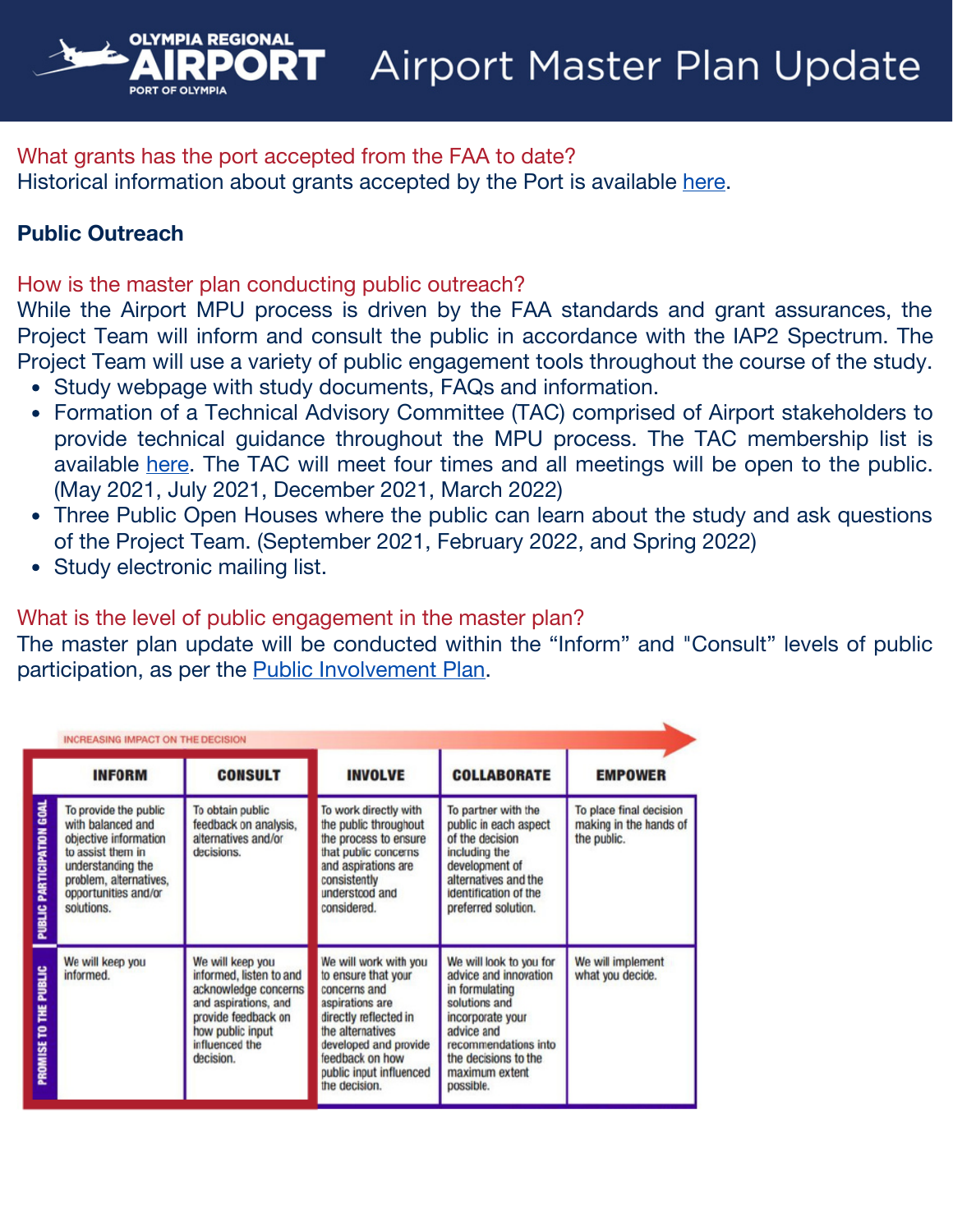#### How were members of the community notified of the study?

**OLYMPIA REGIONAL** 

All subscribers to the Port's electronic mailing list were notified via email of the project commencing. A press release was sent and posts were made to all Port social media platforms. The master plan information has been updated on the airport website and Port of Olympia social media. Press releases and electronic mailer notifications have been sent to all subscribers for public open houses.

#### Where does the discussion happen about proposed flight path changes?

There are no proposed flight path changes associated with the Master Plan Update. Airport flight paths in controlled airspace are determined by the FAA. Flight routing in uncontrolled airspace is left to individual pilots. Airspace questions should be directed to the FAA.

#### When will there be an in-person open house for the master plan?

In-person open houses will be able to occur when deemed safe with regard to the Covid-19 guidelines issued by the State and Thurston County, and adopted by the Port of Olympia. Until that time, virtual meetings will continue.

#### What role will the public have in master plan comments?

Comments will be accepted from the public throughout the master planning process. Per the Public [Involvement](http://airport.portolympia.com/wp-content/uploads/sites/8/2021/05/OLM-Airport-Master-Plan-Update-PIP_Mar-2022.pdf) Plan, "We will keep you informed, listen to and acknowledge concerns and aspirations, and provide feedback on how public input influenced the decision."

#### **Commercial Aviation Coordinating Commission (CACC)**

#### What is the CACC?

The Commercial Aviation Coordinating Commission (CACC) was created by the Legislature to develop recommendations to meet Washington state's critical aviation system capacity needs. The CACC aims to recommend a single preferred location for a new commercial service airport by February 15, 2023. In addition to recommending a new primary commercial aviation facility, the commission will recommend additional ways to accommodate capacity needs at other facilities. The legislation requires a single preferred site but also asks for recommendations on improvements at other locations and a strategic view of future aviation facility needs. More information on the CACC can be found [here.](https://wsdot.wa.gov/travel/aviation/commercial-aviation-coordinating-commission)

#### Who is conducting the CACC's work?

The Commercial Aviation Coordinating Commission was created by the Legislature and tasked WSDOT Aviation to provide staff support for coordinating and administering the commission and technical assistance as requested by commission members. A full list of the CACC members can be found [here](https://wsdot.wa.gov/sites/default/files/2022-01/CACC-members-1-6-2022.pdf).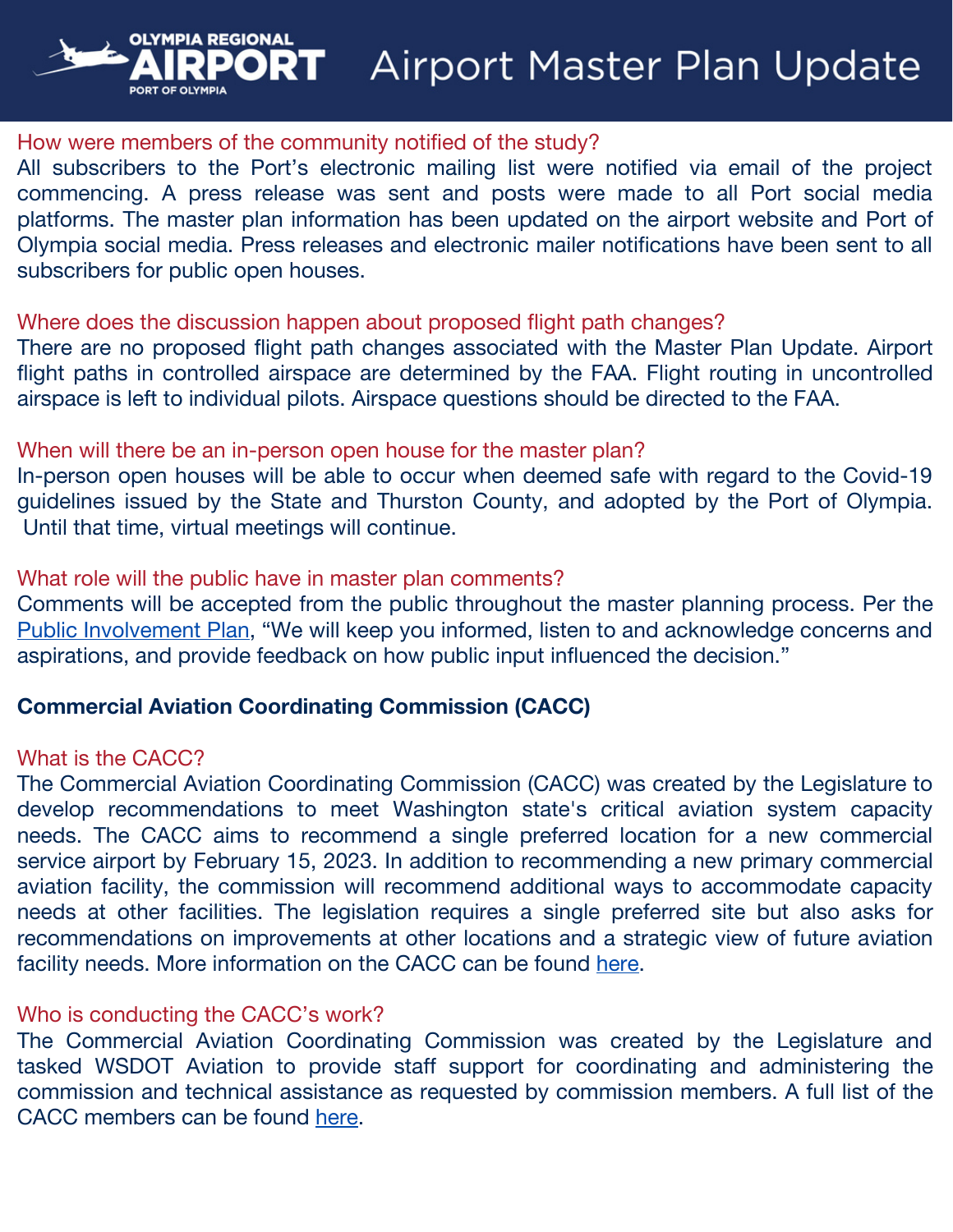#### How is the master plan update working with the CACC?

The master plan update is not working with the CACC. They are two separate studies being completed by two different entities and are not tied together. The master plan update aviation forecast alternatives are not considering commercial passenger air service.

#### **Aviation Forecast**

#### Will the amount of aircraft traffic increase?

**OLYMPIA REGIONAL** 

The forecast estimates that aircraft traffic will increase over the planning period by 0.57% annually. For comparison, 2020 had 70,466 operations and the airport is forecasted to have 84,665 operations by 2040. This results in a forecasted average increase of 39 operations per day over the planning period. An operation is one takeoff or one landing of an aircraft or a transit through tower-controlled airspace.

#### Can you put a cap on operations or tell certain aircraft they cannot land at OLM?

Due to FAA grant assurances, the airport cannot tell an aircraft it cannot use the airport or limit the number of aircraft that utilize the airport. It is up to each pilot to determine if the airport's infrastructure is sufficient for the safe operation of their aircraft.

#### What is the definition of commercial aviation activity?

With regard to the forecast, commercial aviation activity is generally referring to scheduled airline services and commuter flights. The FAA considers commercial aviation activity as operating an aircraft for hire to transport passengers or cargo (i.e. charter flights, medical transports), but in most cases it is referring to regular scheduled airline services.

#### What is the confidence in the airport master plan update forecast? What are the lower and upper limits?

A general aviation forecast is established from a snapshot in time and comparisons and justification to the FAA's forecast. The forecast is based on the current inventory of based aircraft and operational activity and comparisons of population trends, and specific local, regional, and national aviation data along with other previous and current forecasts. The data establishes a baseline and forecasts for specific operations and based aircraft at the Airport, including itinerant and local GA aircraft operations, military operations, and instrument operations. Factors that affect the forecasts include future hangar development, fuel prices, the economy, political climate, etc.

#### What types of aircraft are expected to visit OLM over the forecast period?

This forecast anticipates that the aircraft that are currently utilizing the airport (small singleengine aircraft, twin-engine aircraft, helicopters, and corporate jets) are expected to continue through the planning period. The master plan does not propose any changes that would alter the types of aircraft that would use the airport.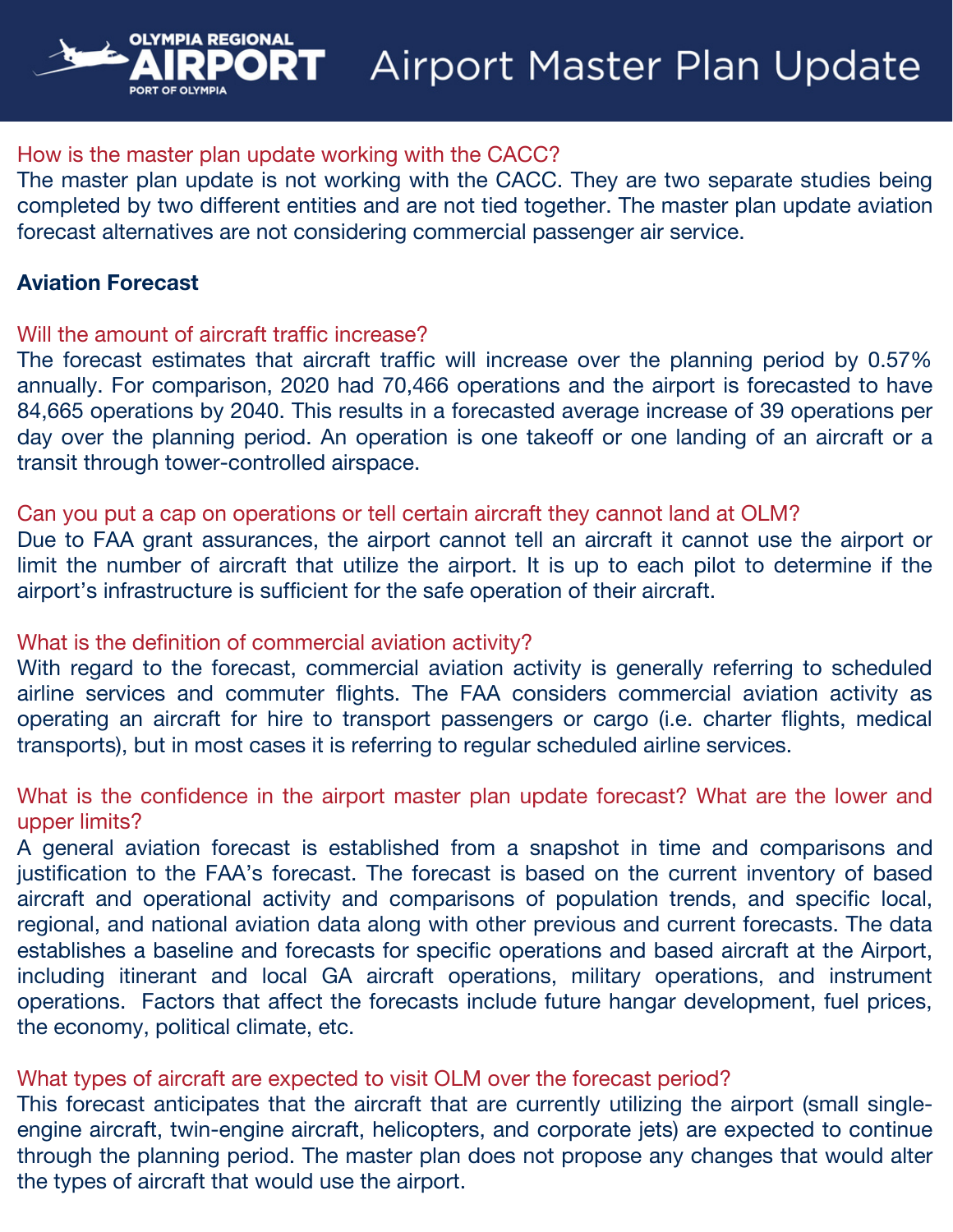## **Habitat Conservation Plan (HCP)**

**OLYMPIA REGIONAL** 

### What is the habitat conservation plan (HCP)?

Per the HCP website: "The Bush Prairie Habitat Conservation Plan is being developed to balance growth and the preservation of endangered species within the City of Tumwater and its urban growth area. The Habitat Conservation Plan will conserve these species by providing long-term habitat protection across a system of managed reserve areas. The City of Tumwater and the Port of Olympia are jointly developing the Habitat Conservation Plan through the terms of an Interlocal Agreement.

The Habitat Conservation Plan will provide for long-term preservation and management of three species, protected under the federal Endangered Species Act, that occurs in Tumwater: Olympia pocket gopher, streaked horned lark, and Oregon spotted frog. Protection of habitat for these species will also mitigate for the impacts of ongoing development, maintenance, and other activities performed by the City of Tumwater or the Port of Olympia, which have the potential to harm these species or their habitat.

The affected species will benefit from assured, long-term habitat protection. The people of Tumwater and the customers of the Port of Olympia will benefit from a federal permit authorizing impacts to these species, which will facilitate planned development and maintenance work. The **Habitat [Conservation](http://www.bushprairiehcp.org/) Plan** is expected to reduce the costs and time that would otherwise be needed for individual landowners to comply with the provisions of the Endangered Species Act."

#### Who is completing the HCP?

The HCP is being completed by a consulting firm that was hired by the Port of Olympia and the City of Tumwater. The master plan study team (The Aviation Planning Group and its subconsultants) has followed the progress of the HCP, but is not integrating the HCP into the master plan or vice versa. The HCP team can be contacted [here.](http://www.bushprairiehcp.org/contacts.html)

How will the HCP interact with the proposed alternatives? When will the public see how the HCP interacts with the proposed alternatives? When will the public get to comment on that? The HCP will be completed after the master plan and the two studies are not directly related. The master plan will determine a preferred alternative in the coming month. Any development on the airport will need to meet the mitigation standards from the HCP. The preferred alternative will be brought back at a future public open house for public comment.

#### **Development Alternatives**

Why is the study team looking at three different development alternatives? There are numerous ways to meet the design standards set by the FAA. The master plan team needs to evaluate various taxiway geometric layouts to determine which one is the best path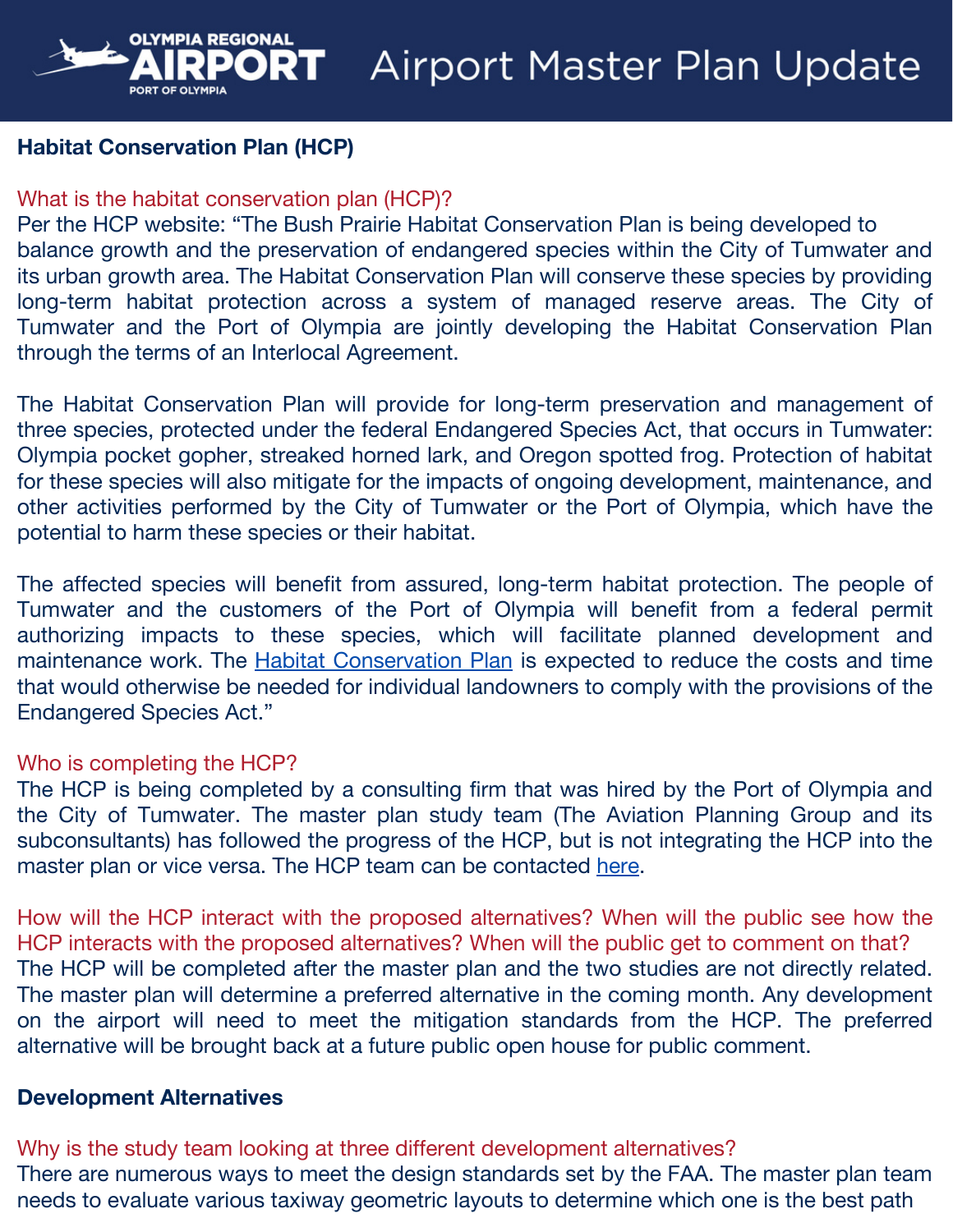forward. The master plan team is also examining where certain types of aeronautical development should go and where best small general aviation T-hangar areas could be developed versus box-type hangars.

Do the three different alternatives allow for different types of aircraft to serve the airport or different numbers of operations?

No. There are no differences in the three alternatives in terms of types of aircraft or number of operations. Each of the alternatives accommodates the same number of aircraft operations and type of aircraft.

#### Will an alternative of no expansion or contraction be considered?

**OLYMPIA REGIONAL** 

The property boundaries are not being considered for expansion or contraction within this master plan. The alternatives are focused on the same areas of existing land that the previous master plan used, all which is in the current boundaries of the existing airport property. The three alternatives presented all represent a reduction in taxiway/runway pavement as compared to what was approved in the last master plan update and shown on the existing Airport Layout Plan (ALP).

| <b>Pavement</b> | <b>Development</b>   | <b>Development</b>   | <b>Development</b>   |
|-----------------|----------------------|----------------------|----------------------|
|                 | <b>Alternative 1</b> | <b>Alternative 2</b> | <b>Alternative 3</b> |
| <b>TOTAL</b>    | 885,000 SF less      | 911,500 SF less      | 490,000 SF less      |
|                 | taxiway/runway       | taxiway/runway       | taxiway/runway       |
|                 | pavement than        | pavement than        | pavement than        |
|                 | existing ALP         | existing ALP         | existing ALP         |

### Is a runway extension planned in this master plan update?

No, a runway extension is not planned with the current alternatives of this master plan update.

What role can or will the public play in determining which of the alternatives is shown as the preferred?

The public comments will be heard by the Port, but the selection of the preferred alternative is completed based on the alternative evaluation analysis and will be completed by the Port and approved by the FAA.

#### Are there capacity-enhancing projects proposed in the alternatives?

No, the proposed alternatives shown in Alternatives 1 thru 3 are focused on meeting FAA design standards and creating efficient taxiway routes. None of the changes will change the capacity of the airport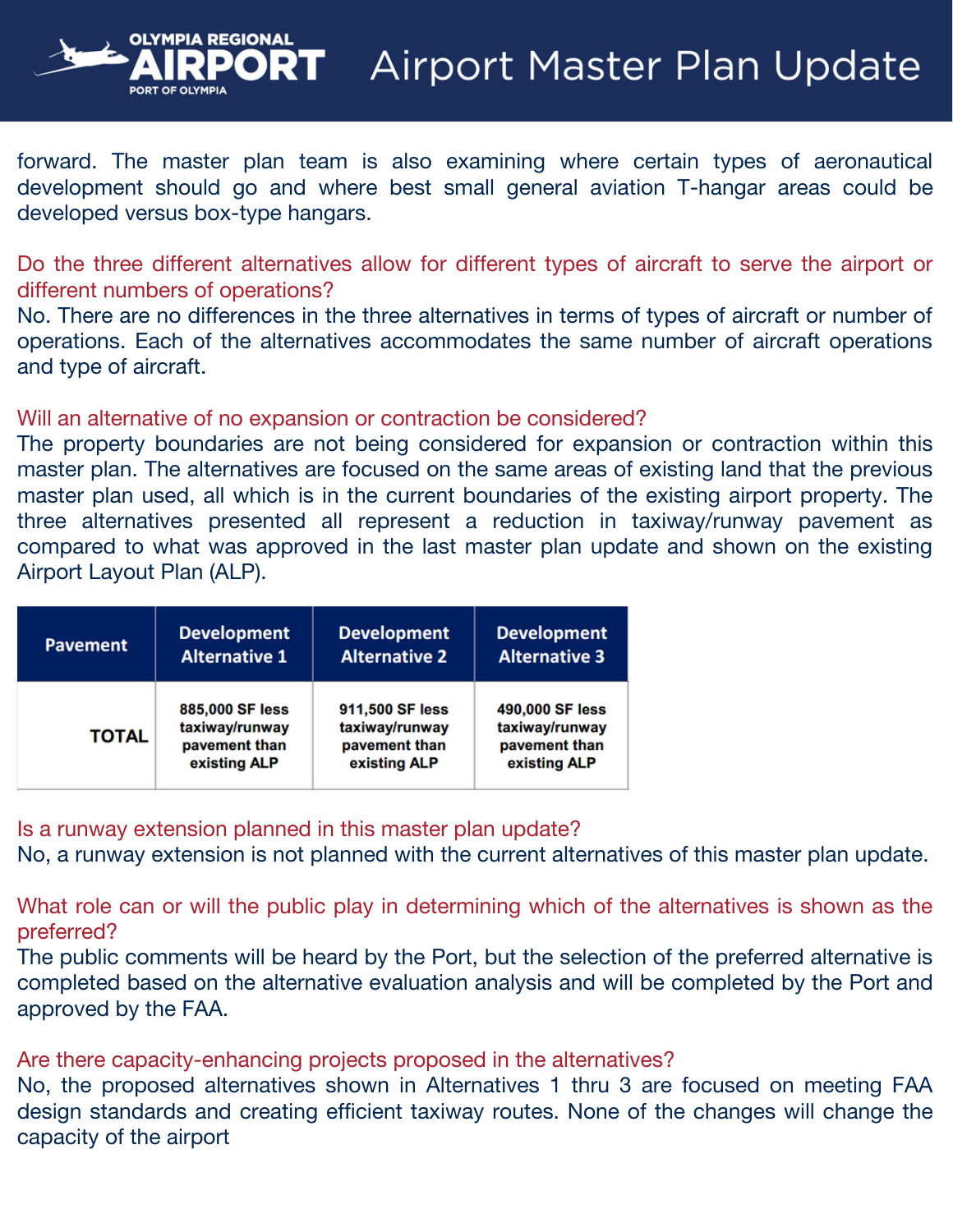Runway 8/26 used to be used as a noise mitigation runway. Will reducing the length of the runway change the noise mitigation plan?

No. Reduction in length to align with Taxiway W will not affect the utilization of the runway.

Why is shrinking the airport to accommodate the residential needs of the community not in the plan?

The master plan update evaluates the aviation demand at the airport and needs of the airport. The master plan update is funded by the FAA and the scope is defined by the FAA process.

## How is any expansion of the airport going to benefit the community and its citizens?

The property boundaries are not being considered for expansion in this master plan update. The alternatives are focused on the same areas of existing land within the current boundaries of existing airport property. The airport contributes to the overall economic health of the community. The airport supports jobs in the community. By allowing the businesses on the airport to continue to grow, it creates more jobs in the community and ensures the existing jobs stay in the community. According to the most recent airport [economic](https://wsdot.wa.gov/publications/fulltext/aviation/OLM-OlympiaRegional.pdf) impact study, the airport supports 187 on-airport jobs.

## What are the next steps in the alternatives (after February 2022)?

The study team will evaluate each alternative against a set of evaluation criteria and draft a preferred alternative. The TAC will meet in mid-March to review the draft preferred alternative. The draft preferred alternative will be presented to the public at the Spring public open house.

### Are parallel runways being proposed?

**OLYMPIA REGIONAL** 

No. The only changes considered in these alternatives to the existing runway system are with respect to reduced width and shortening the crosswind Runway. There is no forecasted demand for a parallel runway at OLM.

## Do parallel taxiways facilitate larger aircraft?

No. Parallel taxiways provide for airfield geometry in which the FAA has set the standards. They provide for 90-degree taxiway intersections and are a safety measure that allow aircraft to exit the runway and taxi to their destination, rather than taxiing on the runway. Parallel taxiways would not increase the number of aircraft taking off and landing.

With a relocation of Taxiway W will access still be provided to existing hangars and WSDOT Aviation? Yes, the Preferred Alternative shows that Taxiway W will be relocated in the future to be more parallel with Runway 17/35. Some of the existing Taxiway Pavement will be removed, but access to the taxiway system for existing hangars and WSDOT Aviation will be accounted for.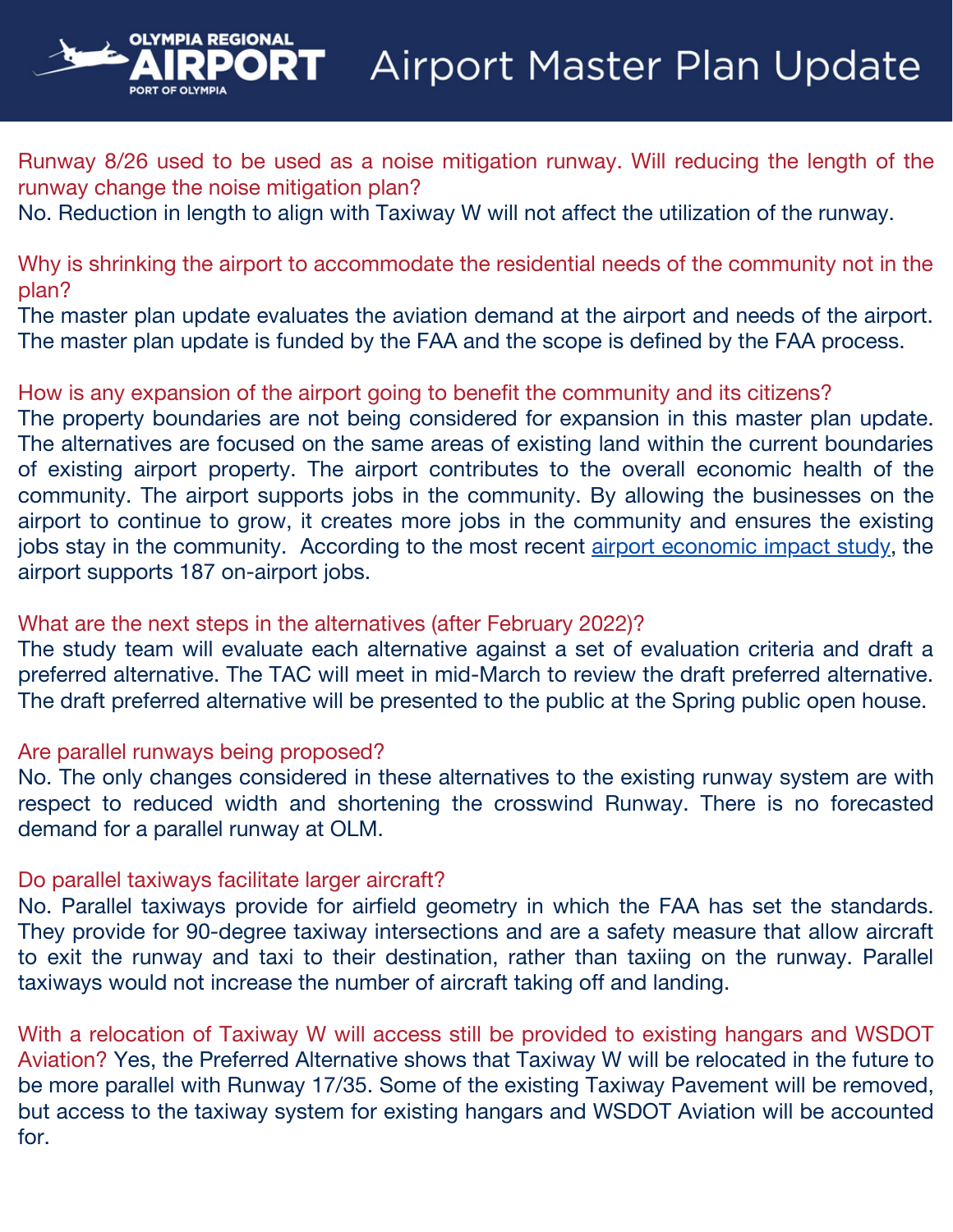Why are emerging technologies such as electric aircraft discussed within the master plan? Advancements in electric aviation technology have been rapidly progressing over the last decade. As technology has developed with electric vehicles and the ability to create lighter and more powerful battery sources, the knowledge has also been applied to aircraft. The FAA and the aircraft industry are recognizing that the progress and technical developments have outpaced some initial expectations, and therefore must be considered in the long-range planning for the airport over the planning period of this study (20 years).

The airport may see these electric aircraft flying into the airport in the future, and with that comes the responsibility of planning for the future to ensure there are mechanisms in place to provide the ground work for planning for the future electricity and infrastructure requirements.

#### Does the preferred alternative plan for stopping the sale of leaded fuels?

At this time the FAA has a plan with the EAGLE Initiative to transition to lead-free aviation fuels for piston-engine aircraft by the end of 2030. The FAA's intention is that once a lead-free fuel has been developed and produced it should be compatible with the existing infrastructure. More information on the FAA's plan for lead-free fuels can be found [her](https://www.faa.gov/about/initiatives/avgas)e.

#### **Environmental**

### How is the master plan considering endangered species?

**OLYMPIA REGIONAL** 

The Master Plan identifies the species known to occur within Thurston County. Typically, before any projects could be undertaken, the Airport would need to determine if these threatened or endangered species are located within the proposed project area.

The City of Tumwater and Port of Olympia are working jointly on the Brush Prairie Habitat Conservation Plan (Brush Prairie HCP) developed to balance growth and the preservation of primarily three covered species: Olympia pocket gopher, streaked horned lark, and the Oregon spotted frog. The HCP is a detailed plan for achieving this goal and is required under Section 10 of the Endangered Species Act, under which permits can be issued to "take" an endangered species by causing harm to the species or its habitat. Mitigation will be required as a part of the HCP. At the Airport, a "take" is expected to result from new development, from maintenance of City and Port facilities, and from maintenance performed at the conservation reserve sites.

## Will the King County Pollution Study be considered in the master plan?

No. The Olympia Airport Master Plan will not directly consider any of the recent pollution studies. There are a number of air pollution studies underway for both Boeing Field and Sea-Tac Airport by various parties, as well as industry studies to examine the effects of pollution. Studies conducted in King County are not specific to the number and type of operations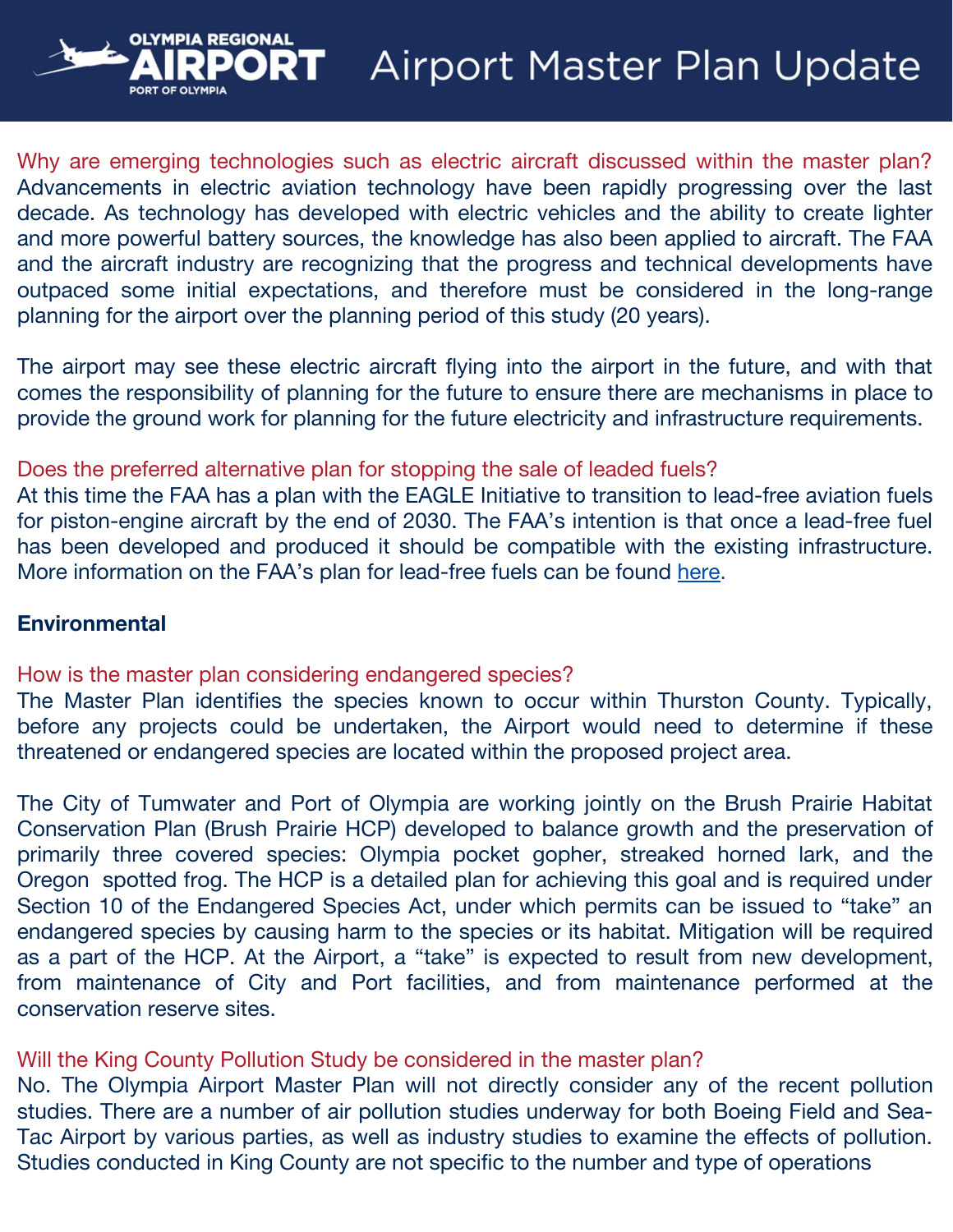occurring at OLM; the studies are specific to individual airport conditions. Both Sea-Tac and Boeing Field serve commercial operations with aircraft types much different from that at OLM. However, a wide range of studies, such as these, provide an information base that may have use in future airport environmental studies locally, as well as nationally. That research data, coupled with research underway by the Federal Aviation Administration, the US Environmental Protection Agency (USEPA), and other parties such as the Transportation Research Board's Airport Cooperative Research Program are developing information about the health effects of aviation. Specifically how those will be captured in future environmental studies will be dependent on the scientific community's acceptance of their results, and the applicability of the results relative to conditions at OLM.

Will public health be considered in the decision criteria when evaluating the master plan alternatives?

There is no universal set of evaluation protocol or measurement criteria for considering public health in an airport setting. There is a wide range of studies recently completed and underway that are designed to help understand the health effects of aircraft noise and air pollution. However, no specific methodology exists to predict changes that would occur with proposed infrastructure improvements, which is why the FAA's Master Plan Advisory Circular does not capture public health as a decision criterion. As a result, it is not possible to directly consider public health in this master plan. However, the environmental overview that will be prepared as part of the master plan will consider a number of environmental issues, such as aircraft noise, air quality, and climate that have an effect on public health. At this time, the environmental overview will not specifically quantify those environmental factors, but rather will indicate the potential for the alternatives to create significant impacts, as defined by the Federal Aviation Administration (FAA). Any future development will need to go through the applicable NEPA or SEPA process prior to design and construction. When considering environmental and health issues, airports look to the FAA to establish guidance for the consideration of those issues in planning. As the research is still evolving, the FAA has not established guidance for the consideration of health in airport master planning.

#### What are the health impacts of airport development?

**OLYMPIA REGIONAL** 

**PORT OF OLYMPIA** 

PORT

In general, airport development itself (a physical structure) does not typically have a health effect. However, mobile activity that uses airport facilities, such as aircraft operations and ground vehicles (cars and trucks), emits pollution that can have a health effect. A recent Airport Cooperative Research Program report (ACRP Report 221 Measuring Quality of Life in Communities Surrounding Airports) considered 22 factors associated with considering health in quality of life (ranging from mental health status to level of stress, to diet). Research, such as that being done by the University of Washington about pollutant emissions from aircraft at Sea-Tac Airport or Boeing Field are aiding in the understanding of potential health effects. However, much more research is needed before a specific causal relationship can be established.